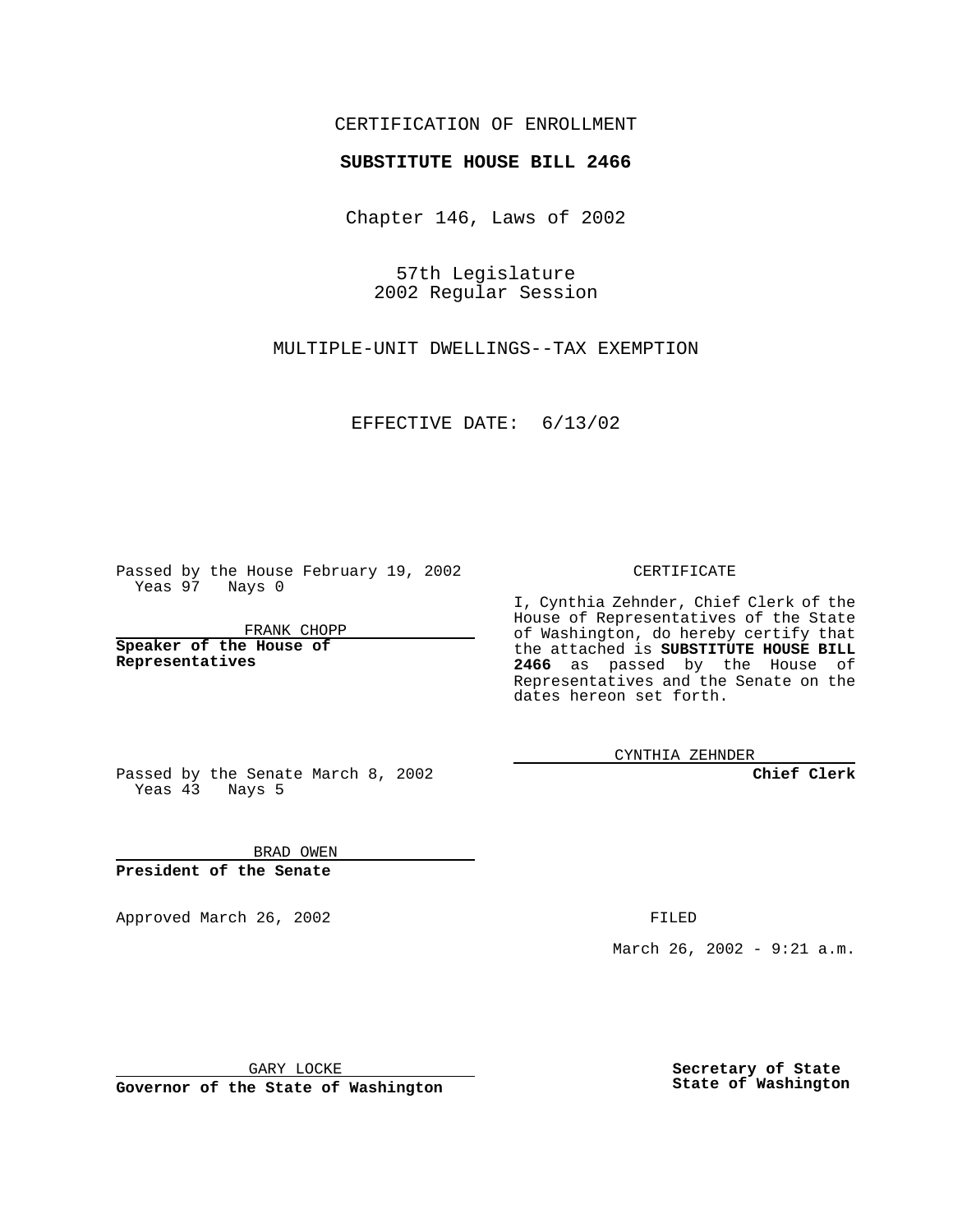## **SUBSTITUTE HOUSE BILL 2466** \_\_\_\_\_\_\_\_\_\_\_\_\_\_\_\_\_\_\_\_\_\_\_\_\_\_\_\_\_\_\_\_\_\_\_\_\_\_\_\_\_\_\_\_\_\_\_

\_\_\_\_\_\_\_\_\_\_\_\_\_\_\_\_\_\_\_\_\_\_\_\_\_\_\_\_\_\_\_\_\_\_\_\_\_\_\_\_\_\_\_\_\_\_\_

Passed Legislature - 2002 Regular Session

## **State of Washington 57th Legislature 2002 Regular Session**

**By** House Committee on Finance (originally sponsored by Representatives Morell, Kirby, Edwards, Darneille, Van Luven, Anderson, Simpson, Talcott, Hunt, Esser, Ahern, Carrell, Jarrett, Bush, Boldt, Casada and Woods)

Read first time 02/11/2002. Referred to Committee on .

1 AN ACT Relating to the multiple-unit dwellings property tax 2 exemption; and amending RCW 84.14.010, 84.14.020, and 84.14.110.

3 BE IT ENACTED BY THE LEGISLATURE OF THE STATE OF WASHINGTON:

4 **Sec. 1.** RCW 84.14.010 and 2000 c 242 s 1 are each amended to read 5 as follows:

6 Unless the context clearly requires otherwise, the definitions in 7 this section apply throughout this chapter.

8 (1) "City" means either (a) a city or town with a population of at 9 least ((fifty)) thirty thousand or (b) the largest city or town, if 10 there is no city or town with a population of at least ((fifty)) thirty 11 thousand, located in a county planning under the growth management act.

12 (2) "Governing authority" means the local legislative authority of 13 a city having jurisdiction over the property for which an exemption may 14 be applied for under this chapter.

15 (3) "Growth management act" means chapter 36.70A RCW.

16 (4) "Multiple-unit housing" means a building having four or more 17 dwelling units not designed or used as transient accommodations and not 18 including hotels and motels. Multifamily units may result from new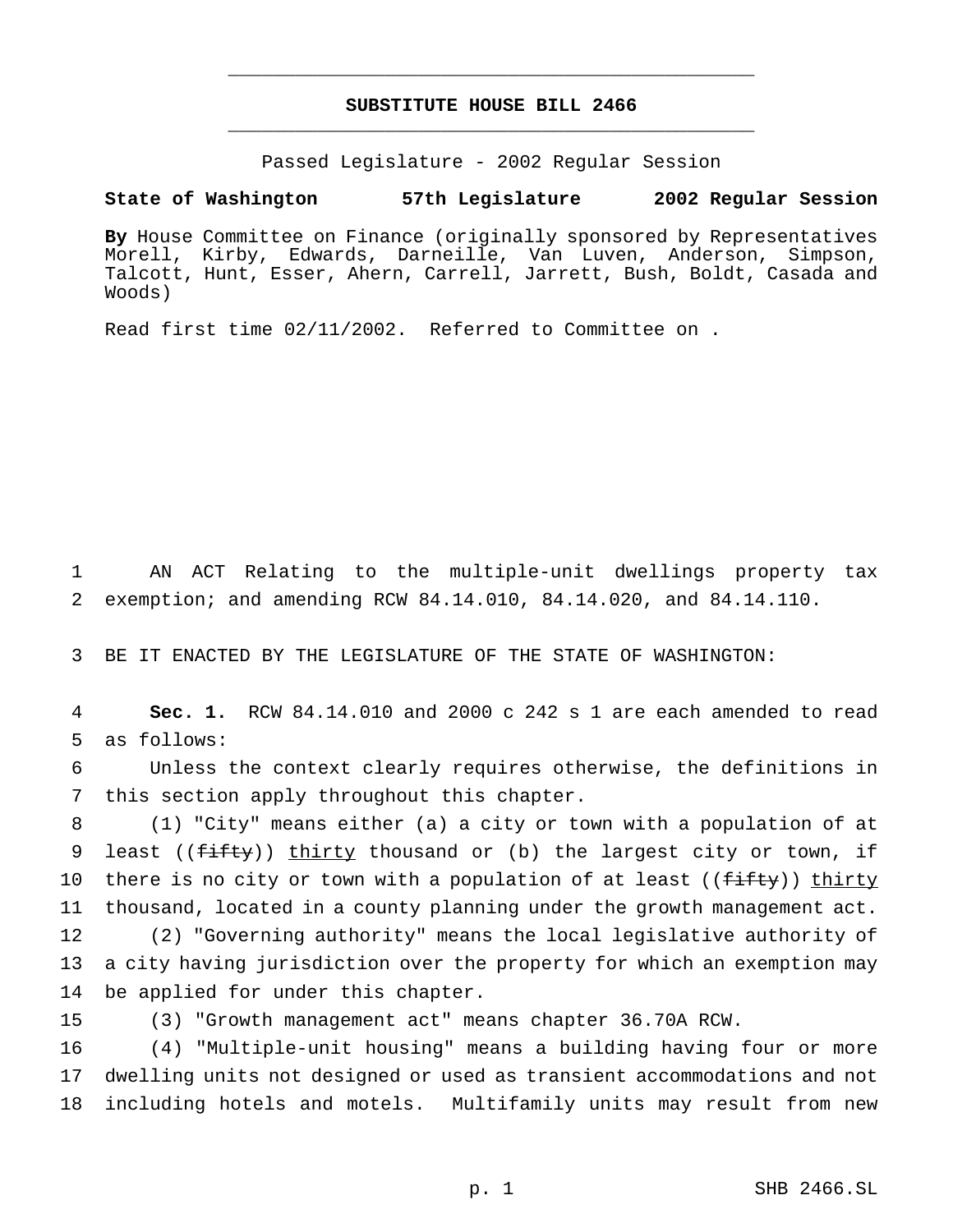construction or rehabilitated or conversion of vacant, underutilized, or substandard buildings to multifamily housing.

(5) "Owner" means the property owner of record.

 (6) "Permanent residential occupancy" means multiunit housing that provides either rental or owner occupancy on a nontransient basis. This includes owner-occupied or rental accommodation that is leased for a period of at least one month. This excludes hotels and motels that predominately offer rental accommodation on a daily or weekly basis.

 (7) "Rehabilitation improvements" means modifications to existing structures, that are vacant for twelve months or longer, that are made to achieve a condition of substantial compliance with existing building codes or modification to existing occupied structures which increase the number of multifamily housing units.

 (8) "Residential targeted area" means an area within an urban center that has been designated by the governing authority as a residential targeted area in accordance with this chapter.

 (9) "Substantial compliance" means compliance with local building or housing code requirements that are typically required for rehabilitation as opposed to new construction.

 (10) "Urban center" means a compact identifiable district where urban residents may obtain a variety of products and services. An urban center must contain:

 (a) Several existing or previous, or both, business establishments that may include but are not limited to shops, offices, banks, restaurants, governmental agencies;

 (b) Adequate public facilities including streets, sidewalks, lighting, transit, domestic water, and sanitary sewer systems; and (c) A mixture of uses and activities that may include housing, recreation, and cultural activities in association with either commercial or office, or both, use.

 **Sec. 2.** RCW 84.14.020 and 1999 c 132 s 1 are each amended to read as follows:

 (1) The value of new housing construction, conversion, and rehabilitation improvements qualifying under this chapter is exempt from ad valorem property taxation, for ten successive years beginning January 1 of the year immediately following the calendar year of issuance of the certificate of tax exemption eligibility. However, the exemption does not include the value of land or nonhousing-related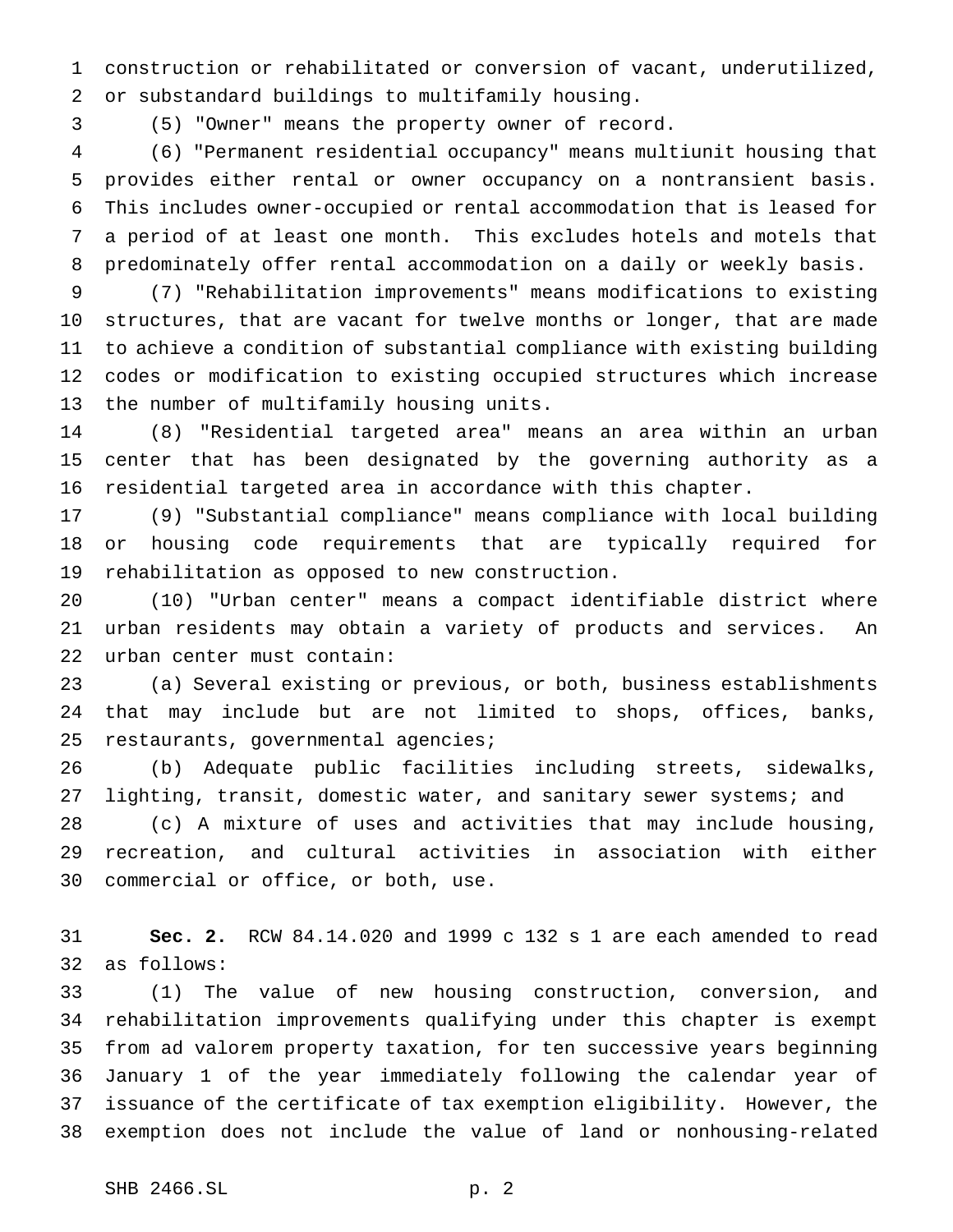1 improvements not qualifying under this chapter. When a local government adopts guidelines pursuant to RCW 84.14.030(2) and the qualifying dwelling units are each on separate parcels for the purpose 4 of property taxation, the exemption may, at the local government's discretion, be limited to those dwelling units that meet the local guidelines.

 (2) In the case of rehabilitation of existing buildings, the exemption does not include the value of improvements constructed prior to the submission of the application required under this chapter. The incentive provided by this chapter is in addition to any other incentives, tax credits, grants, or other incentives provided by law. (3) This chapter does not apply to increases in assessed valuation made by the assessor on nonqualifying portions of building and value of land nor to increases made by lawful order of a county board of equalization, the department of revenue, or a county, to a class of property throughout the county or specific area of the county to achieve the uniformity of assessment or appraisal required by law.

18 (4) At the conclusion of the ten-year exemption period, the new or rehabilitated housing cost shall be considered as new construction for 20 the purposes of chapter 84.55 RCW.

 **Sec. 3.** RCW 84.14.110 and 2001 c 185 s 1 are each amended to read as follows:

 (1) If improvements have been exempted under this chapter, the improvements continue to be exempted and not be converted to another use for at least ten years from date of issuance of the certificate of tax exemption. If the owner intends to convert the multifamily development to another use, the owner shall notify the assessor within sixty days of the change in use. If, after a certificate of tax exemption has been filed with the county assessor the city or assessor or agent discovers that a portion of the property is changed or will be changed to a use that is other than residential or that housing or amenities no longer meet the requirements as previously approved or agreed upon by contract between the governing authority and the owner and that the multifamily housing, or a portion of the housing, no longer qualifies for the exemption, the tax exemption must be canceled and the following must occur:

 (a) Additional real property tax must be imposed upon the value of the nonqualifying improvements in the amount that would normally be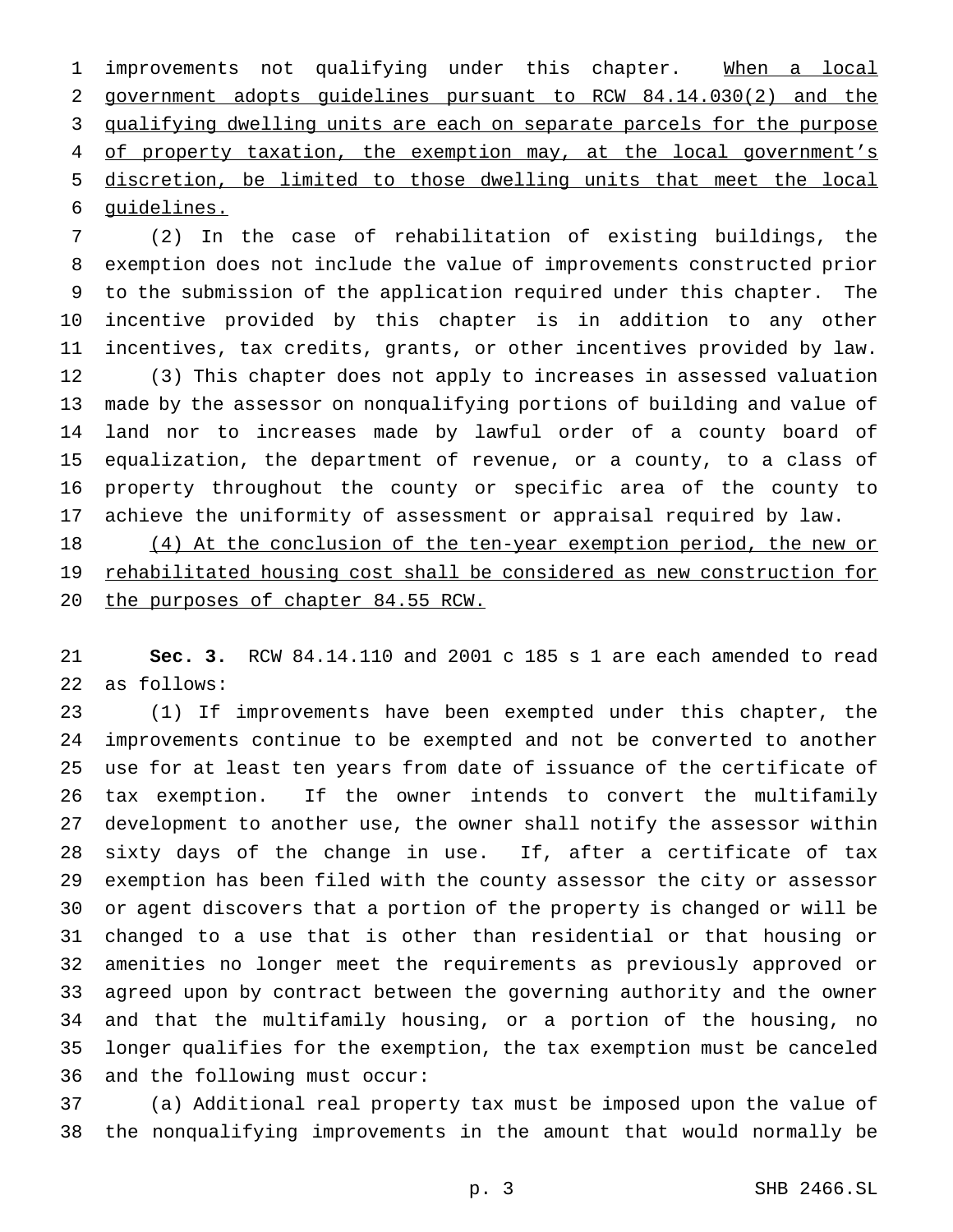imposed, plus a penalty must be imposed amounting to twenty percent. This additional tax is calculated based upon the difference between the property tax paid and the property tax that would have been paid if it had included the value of the nonqualifying improvements dated back to the date that the improvements were converted to a nonmultifamily use;

 (b) The tax must include interest upon the amounts of the additional tax at the same statutory rate charged on delinquent property taxes from the dates on which the additional tax could have been paid without penalty if the improvements had been assessed at a 10 value without regard to this chapter; and

 (c) The additional tax owed together with interest and penalty must become a lien on the land and attach at the time the property or portion of the property is removed from multifamily use or the amenities no longer meet applicable requirements, and has priority to and must be fully paid and satisfied before a recognizance, mortgage, judgment, debt, obligation, or responsibility to or with which the land may become charged or liable. The lien may be foreclosed upon expiration of the same period after delinquency and in the same manner provided by law for foreclosure of liens for delinquent real property taxes. An additional tax unpaid on its due date is delinquent. From the date of delinquency until paid, interest must be charged at the same rate applied by law to delinquent ad valorem property taxes.

 (2) Upon a determination that a tax exemption is to be canceled for a reason stated in this section, the governing authority shall notify the record owner of the property as shown by the tax rolls by mail, return receipt requested, of the determination to cancel the exemption. The owner may appeal the determination to the governing authority within thirty days by filing a notice of appeal with the clerk of the governing authority, which notice must specify the factual and legal basis on which the determination of cancellation is alleged to be erroneous. The governing authority or a hearing examiner or other official authorized by the governing authority may hear the appeal. At the hearing, all affected parties may be heard and all competent evidence received. After the hearing, the deciding body or officer shall either affirm, modify, or repeal the decision of cancellation of exemption based on the evidence received. An aggrieved party may appeal the decision of the deciding body or officer to the superior court under RCW 34.05.510 through 34.05.598.